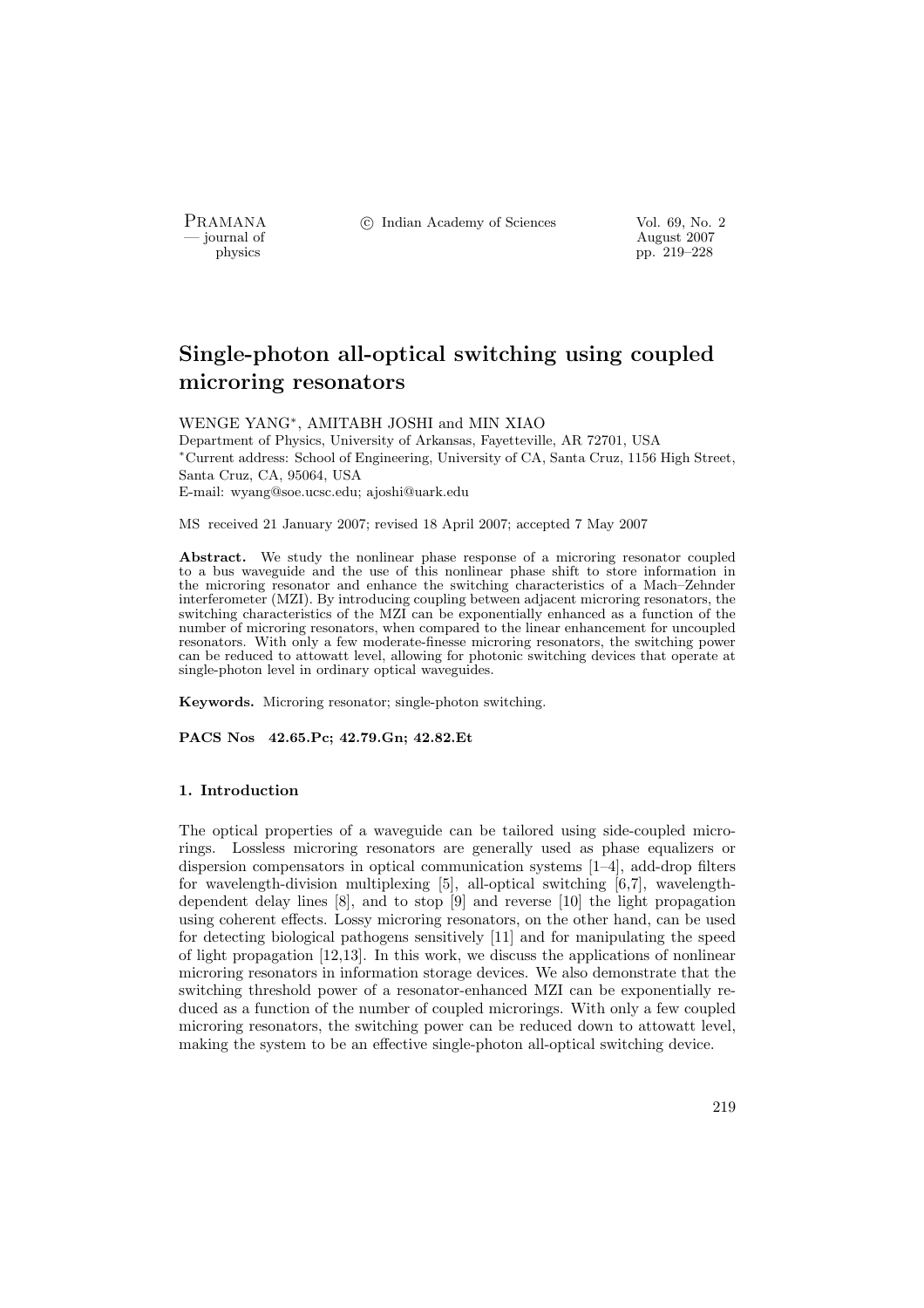### Wenge Yang, Amitabh Joshi and Min Xiao

#### 2. Nonlinear phase response of a single microring resonator

The basic structure of an optically implemented single-stage microring resonator side-coupled to a bus waveguide is shown in figure 1a. One useful feature of a microring resonator is that the original power gets to build up in the microring and keeps circulating inside the ring cavity. The buildup factor  $B$ , which is defined as the ratio of the power circulating inside the ring resonator to the input power, is given by [6]

$$
B = \frac{P_1}{P_0} = \frac{1 - r_1^2}{1 + r_1^2 a_1^2 - 2r_1 a_1 \cos \phi_0},\tag{1}
$$

where  $P_0$  is the input power,  $P_1$  is the average power inside the microring and  $r_1$ is the self-coupling coefficient of the coupler.  $a_1 = \exp(-\alpha_1 l_1/2)$  and  $\phi_0 = \beta_1 l_1$  are the single-pass field transmission and linear phase shift in the ring, respectively.  $\alpha_1$  is the intensity attenuation coefficient,  $\beta_1$  is the wave propagation constant associated with the fundamental mode supported by the ring waveguide, and  $l_1$  is the circumference of the microring resonator. Under conditions that the incident light is on resonance with the microring resonator and the loss is negligible  $(a_1 = 1)$ , the maximum value of the buildup factor  $B_{\text{max}} = \frac{(1+r_1)}{(1-r_1)}$ . Thus, when  $r_1$ is very close to unity, the power circulating inside the microring resonator becomes very high. This power buildup can induce nonlinear effects if the ring waveguide possesses an intensity-dependent nonlinear refractive index  $n_2$  that results from the third-order susceptibility  $(\chi^{(3)})$  of the material [6]. The nonlinear refractive index  $n_2$  can be included in the single-pass phase shift as

$$
\phi_1 = \phi_{L1} + \phi_{\text{NL1}} \cong \beta_1 l_1 + \gamma_1 L_{\text{eff1}} P_1,\tag{2}
$$

where  $L_{\text{eff1}} = [1 - \exp(-\alpha_1 l_1)]/\alpha_1$  is the effective interaction length due to the loss and  $\gamma_1$  is the nonlinearity coefficient (related to  $n_2$  by  $\gamma_1 = 2\pi n_2/\lambda A_{\text{eff}}$ , where  $\lambda$  is the input wavelength and  $A_{\text{eff}}$  is the effective core area of the waveguide).  $\phi_{\text{L1}}$  and  $\phi_{\text{NL1}}$  are the single-pass linear and nonlinear phase shifts, respectively. In such a nonlinear case,  $\phi_0$  in eq. (1) should now be replaced by  $\phi_1$ . Thus, by substituting



Figure 1. (a) Nonlinear microring resonator, (b) MZI with coupled nonlinear microring resonator in one of its arms.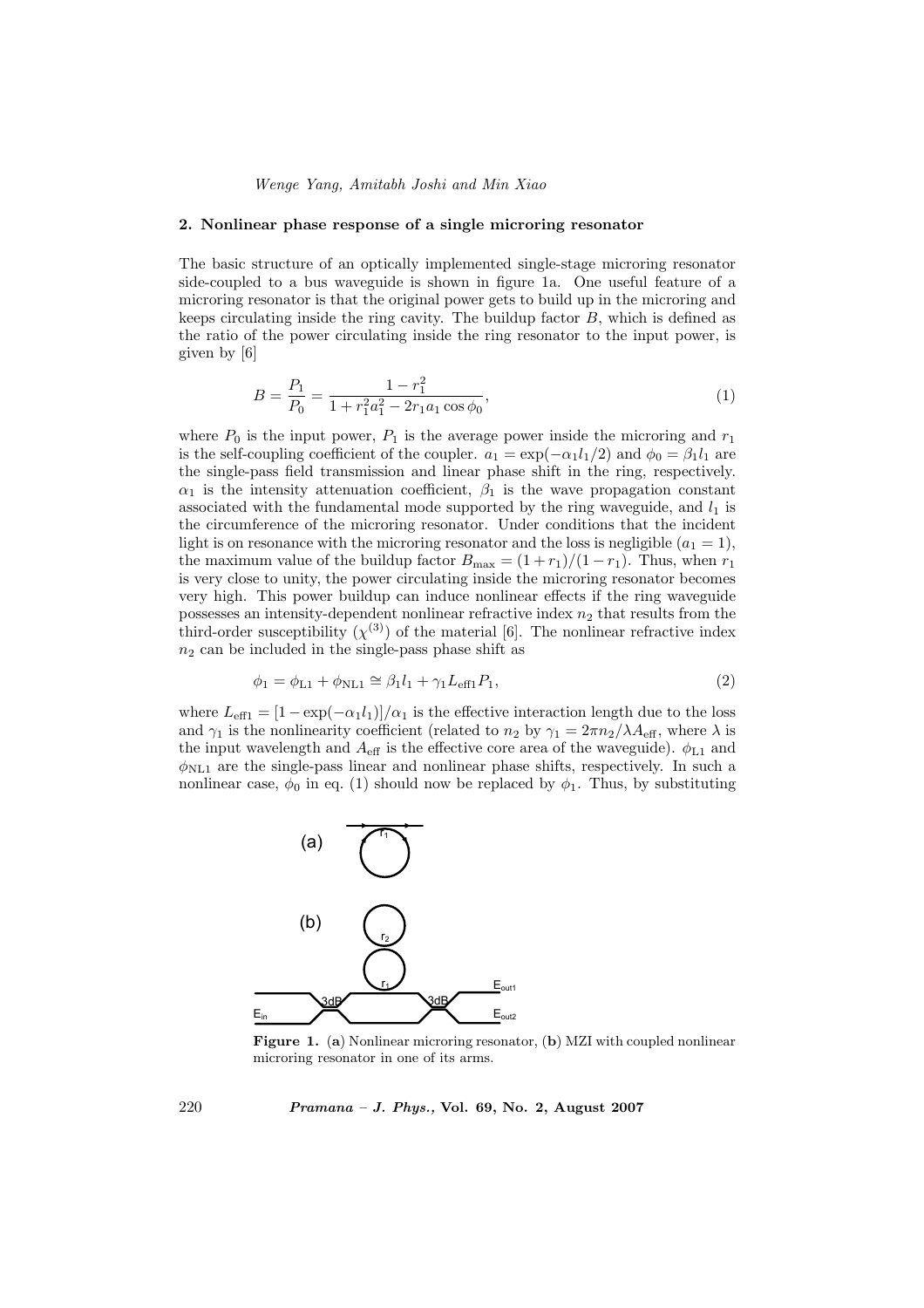Single-photon all-optical switching



Figure 2. (a) Effective phase shift, (b) turning power as a function of loss coefficient. The parameters used in this calculation are  $\gamma = 100 \text{ m}^{-1} \text{ W}^{-1}$  (a typical value for air-clad GaAs waveguide [17]),  $R = 1$  cm and  $r = a = 0.86$ .

eq. (1) into eq. (2), we get a transcendental equation for the single-pass phase shift as

$$
\phi_1(P_0, \phi_{L1}) = \phi_{L1} + \gamma_1 L_{\text{eff1}} \frac{1 - r_1^2}{1 + r_1^2 a_1^2 - 2r_1 a_1 \cos \phi_1(P_0, \phi_{L1})} P_0.
$$
(3)

Figure 2a plots the nonlinear phase shift as a function of input power assuming  $\phi_{\text{L1}} = 0$ . It shows an S-shaped curve, which is an indication of bistability in the system. This nonlinear phase shift can be converted to intensity change in different ways, leading to different potential applications. For example, one of the most straightforward applications would be to use the microring resonator as an information storage device. We look at point C in figure 2a, at which the nonlinear phase shift is  $2\pi$ , resulting in a zero system transmissivity, at a finite input power level. Thus, all input optical power is trapped in the microring resonator and the signal cannot propagate through the waveguide. However, a slight decrease of the input power from C will make the nonlinear phase shift jump down to point D and the transmissivity of the system can quickly reach a high value (close to unity), thus the input signal can propagate efficiently through the system again. This property makes this device an ideal system for information storage or optical switch. By simply changing the input power near the turning point of the bistable curve, the system can totally 'store' or release the optical pulses through the waveguide.

However, there are certain issues or limitations that we need to mention regarding this single-microring information storage device. We notice that for a critically-coupled microring resonator  $(r_1 = a_1)$ , optical pulses can be stored in the structure even without the help of the nonlinearity. At resonance the transmissivity is zero and the power circulates inside the microring cavity. Signal switching can be achieved by simply tuning the input wavelength or changing the linear refractive index of the ring waveguide. The disadvantages associated with such a linear scheme include difficulty in tuning the input wavelength or the index of the ring waveguide, and large value of required change for either wavelength or linear index. Second, the tuning power depends on system parameters and is normally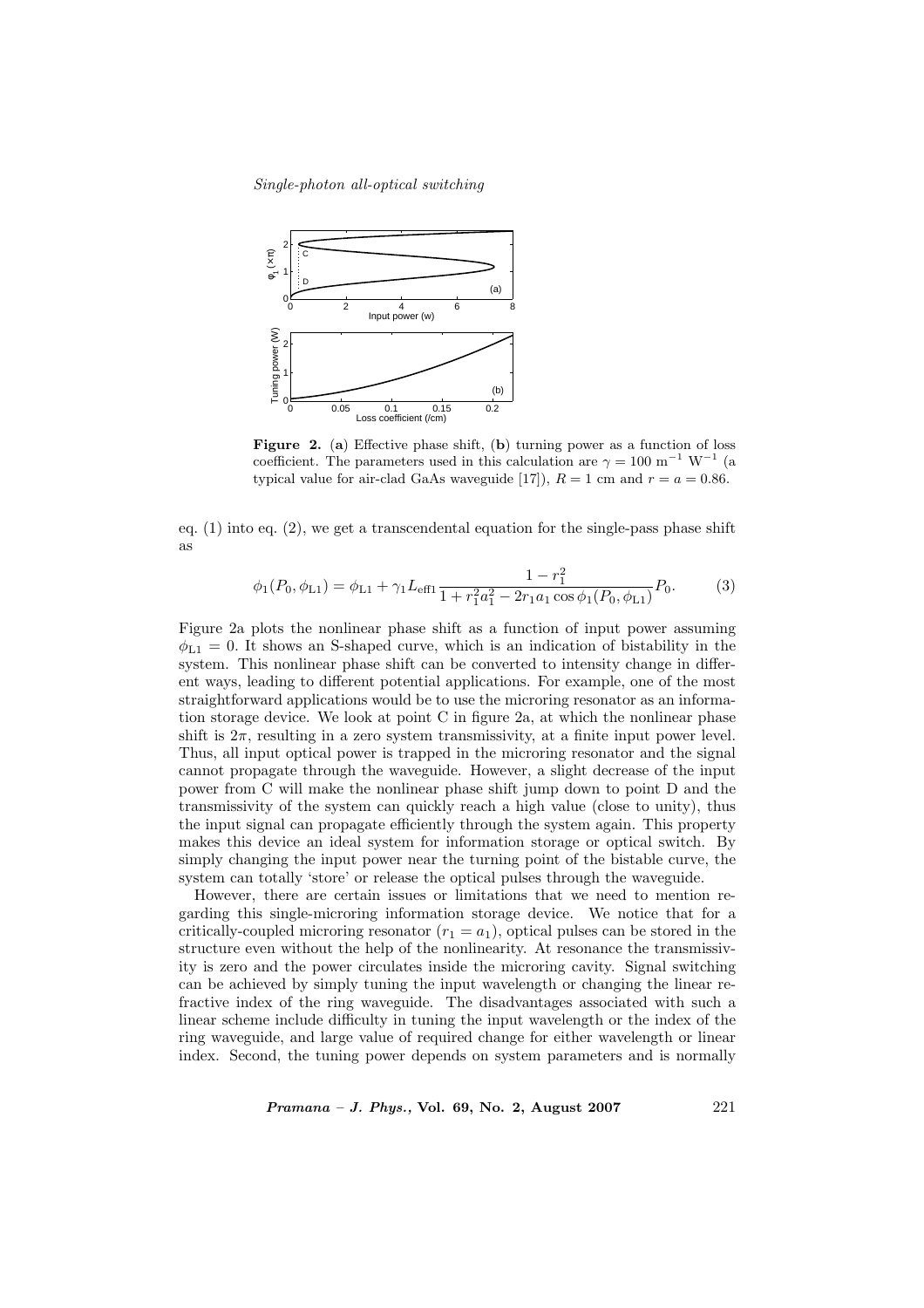quite high. Figure 2b shows the dependence of the turning power on the loss coefficient. As  $\alpha_1$  changes from 0 to 0.22 (corresponds to change of  $a_1$  from 1 to 0.5 for  $R = 1 \mu m$  ring), the turning power increases from about 80 mW to above 2 W. Finally, as discussed before, due to the lossy nature of the microring resonator, the storage time is limited to sub-microsecond level. This limitation can be overcome by using coupled-resonator induced transparency (CRIT) [14,15], an analogy to electromagnetically-induced transparency (EIT) in atomic systems. By using CRIT, the information can circulate inside the microring resonators with a greatly reduced attenuation. Thus, the information storage time can be significantly longer and is ultimately limited by the two-photon absorption in the ring waveguides defined as  $\alpha = A_2I$ , where  $A_2$  is the two-photon absorption coefficient and I is the intensity inside the ring waveguide. For a typical value of the two-photon absorption coefficient of GaAs waveguide [16], the information storage time can reach millisecond time-scale with a moderate circulating power. However, to use CRIT, at least two microring resonators are required.

# 3. Enhanced all-optical switching

Another important application of such a nonlinear phase shift in microring resonator is to enhance all-optical switching in a Mach–Zehnder interferometer (MZI). It has been shown that by introducing a single microring resonator into one arm of the MZI, the switching threshold is reduced by a factor of  $(2/\pi^2)F_1^2$ , where  $F_1 \equiv \frac{\pi}{2} \frac{1+r_1a_1}{1-r_1a_1}$  is the resonator finesse [6]. For a standard MZI with two 3 dB couplers and an arm-length difference  $\Delta L$ , the switching threshold power is found to be  $P_{\text{th}} = 2\pi/\gamma_M \Delta L$ , where  $\gamma_M$  is the the nonlinear coefficient of the MZI waveguide [18]. For a typical value of  $\gamma_M = 100 \text{ m}^{-1} \text{ W}^{-1}$  [17] and  $\Delta L = 10\pi \text{ }\mu\text{m}$ , the switching power is as high as 2 kW. For the single-resonator-enhanced MZI with a ring radius of 5  $\mu$ m (so that its circumference equals to  $\Delta L$  mentioned above) and a reflectivity of  $r_1 = 0.99$ , its switching power reduces to only about 100 mW, resulting in a compact milliwatt level all-optical switching device. Such finessesquared reduction in switching threshold is due to enhanced power dependence of the accumulated nonlinear phase shift.

While single microring resonator can reduce the switching threshold significantly to milliwatt level, numerous applications require the switching threshold to be reduced further. For the ultimate goal of single-photon all-optical switching in such a waveguide system, the switching power needs to be reduced all the way down to attowatt  $(10^{-18} \text{ W})$  level. For such ultra-low-power all-optical switching, either single microring resonator with extremely high finesse  $(10^{10}$ , to get attowatt switching power) or multiple microring resonators must be used. Finesse values larger than 10<sup>6</sup> have been reported in the resonance feature associated with the whispering-gallery mode of a microresonator [19]. In addition to technical challenges in manufacturing high-finesse resonators, there is an intrinsic disadvantage in using microring resonators with a very high finesse value. Due to the small value of the cross amplitude transmission coefficient, it takes longer for the power to build up in the microring resonator. Thus, the lowering of the cut-off frequency (inversely proportional to  $\mathcal{F}$ ) will accordingly limit the frequency response of the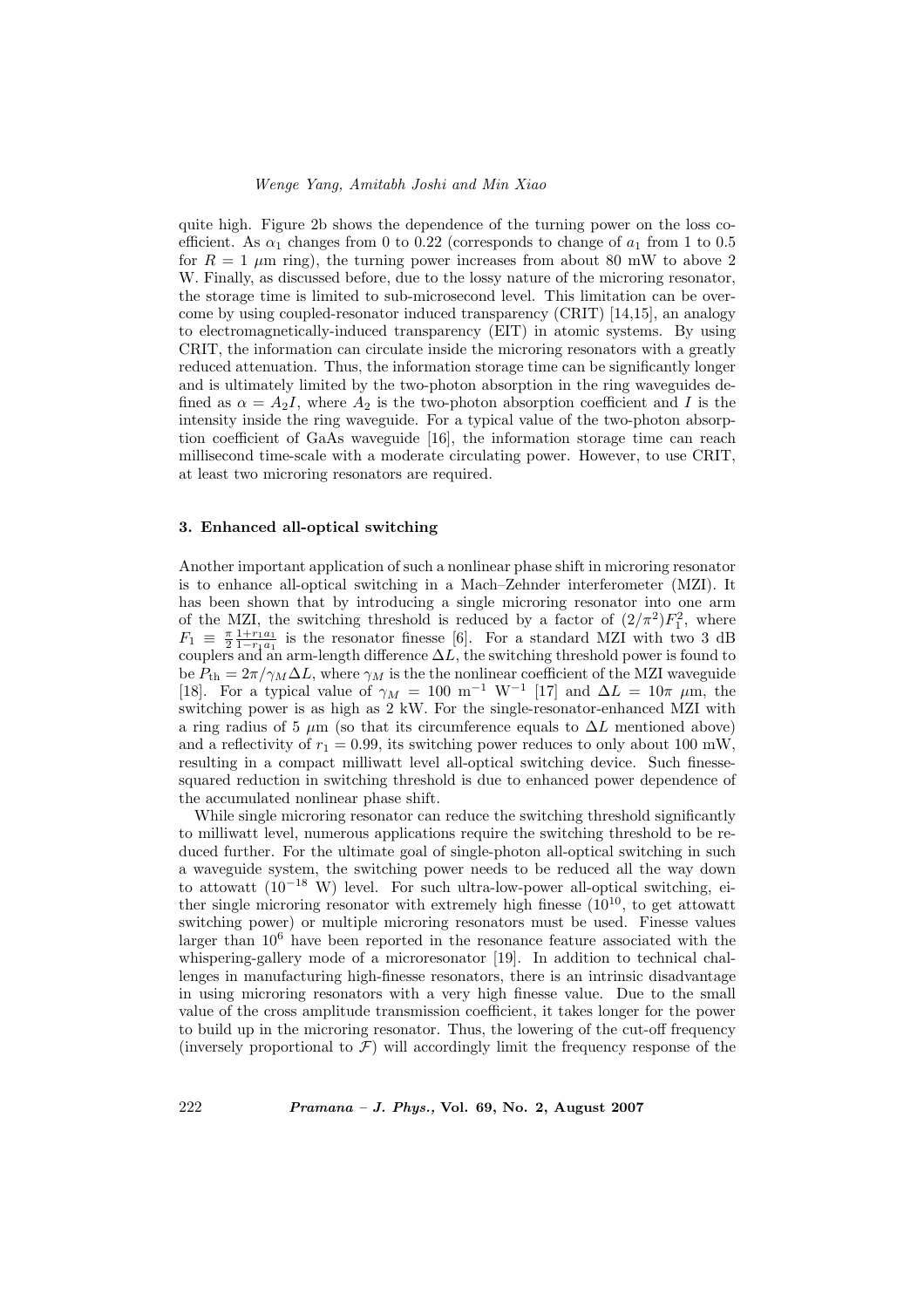# Single-photon all-optical switching

device [6]. For a multi-microring scheme, the simplest structure is to use multiple independent microring resonators. In such a case, the reduction of the switching threshold power is linearly proportional to the number of independent microring resonators. This reduction rate is too slow for achieving single-photon-level alloptical switching applications. Also, it will be hard to keep uniformity for such large number of microring resonators in the fabrication process.

We propose a new design scheme in which coupled microring resonators are introduced into one arm of the MZI, as shown in figure 1b. From the previous discussion, we know that a microring resonator side-coupled to a bus waveguide can quadratically enhance the phase sensitivity with respect to its input power [6]. The basic idea of our proposed design scheme is to further couple another microring resonator to this resonator. The phase sensitivity of the newly-added microring resonator is itself enhanced quadratically, and with proper design, the phase sensitivity of the whole system (MZI with two coupled microring resonators) is enhanced by the fourth power of finesse. For simplicity, in the following discussions we assume both microrings to be lossless  $(a_1 = a_2 = 1)$ . First, we consider the power buildup in the outer microring resonator and derive the resonance conditions. Using field transfer characteristics of couplers and waveguides, and after some algebra, the electrical field in the outer microring resonator is found to be

$$
\left| \frac{E_2}{E_{\rm in}} \right| = \left| \frac{\sqrt{(1 - r_1^2)(1 - r_2^2)}}{\sqrt{2}[1 - r_2 e^{i\Phi_{r_2}} + r_1 e^{i\Phi_{r_1}} (e^{i\Phi_{r_2}} - r_2)]} \right|,
$$
\n(4)

where  $E_2$  is the electrical field in the outer resonator,  $r_1$  and  $r_2$  are the through amplitude transmission coefficients for the directional couplers between MZI and the inner microring resonator, and between the two microring resonators, respectively.  $\Phi_{r_1}$  and  $\Phi_{r_2}$  are the single-pass phase shifts for the two microring resonators. Similar to the single-resonator structure, we expect that, on resonance, the power will build up in the outer resonator. For the coupled-resonator structure, the power buildup factor is expected to be proportional to

$$
\left|\frac{E_2}{E_{\text{in}}}\right|^2 \propto \frac{(1+r_1)(1+r_2)}{(1-r_1)(1-r_2)}.\tag{5}
$$

This condition can be satisfied as long as the single-pass phase shifts of the two rings fulfill the following resonance conditions:  $\Phi_{r_1} = \pi$  and  $\Phi_{r_2} = 0$ , i.e., the inner resonator is on anti-resonance while the outer resonator is on resonance. Under this condition, the power buildup factor in the inner resonator is found to be  $|(E_1/E_{\text{in}})|^2 = \frac{1}{2} \frac{1+r_1}{1-r_1}$ . This buildup factor is much smaller than the one for the outer resonator. Thus, we only need to consider the nonlinear effect in the outer resonator and assume that the single-pass phase shift of the inner resonator is a constant.

Next, we consider the additional enhancement due to the effective phase shift for the whole device. The amplitude transmission coefficient of the output port can be written as

$$
\frac{E_{\text{out}_2}}{E_{\text{in}}} = \frac{i}{2} \left[ e^{i\Phi_2} + e^{i\Phi_1} \frac{e^{i\Phi_{r_1}} e^{i\Phi_{r_2}} + r_1 - r_2 e^{i\Phi_{r_1}} - r_1 r_2 e^{i\Phi_{r_2}}}{1 + r_1 e^{i\Phi_{r_1}} e^{i\Phi_{r_2}} - r_2 e^{i\Phi_{r_2}} - r_1 r_2 e^{i\Phi_{r_1}}} \right].
$$
 (6)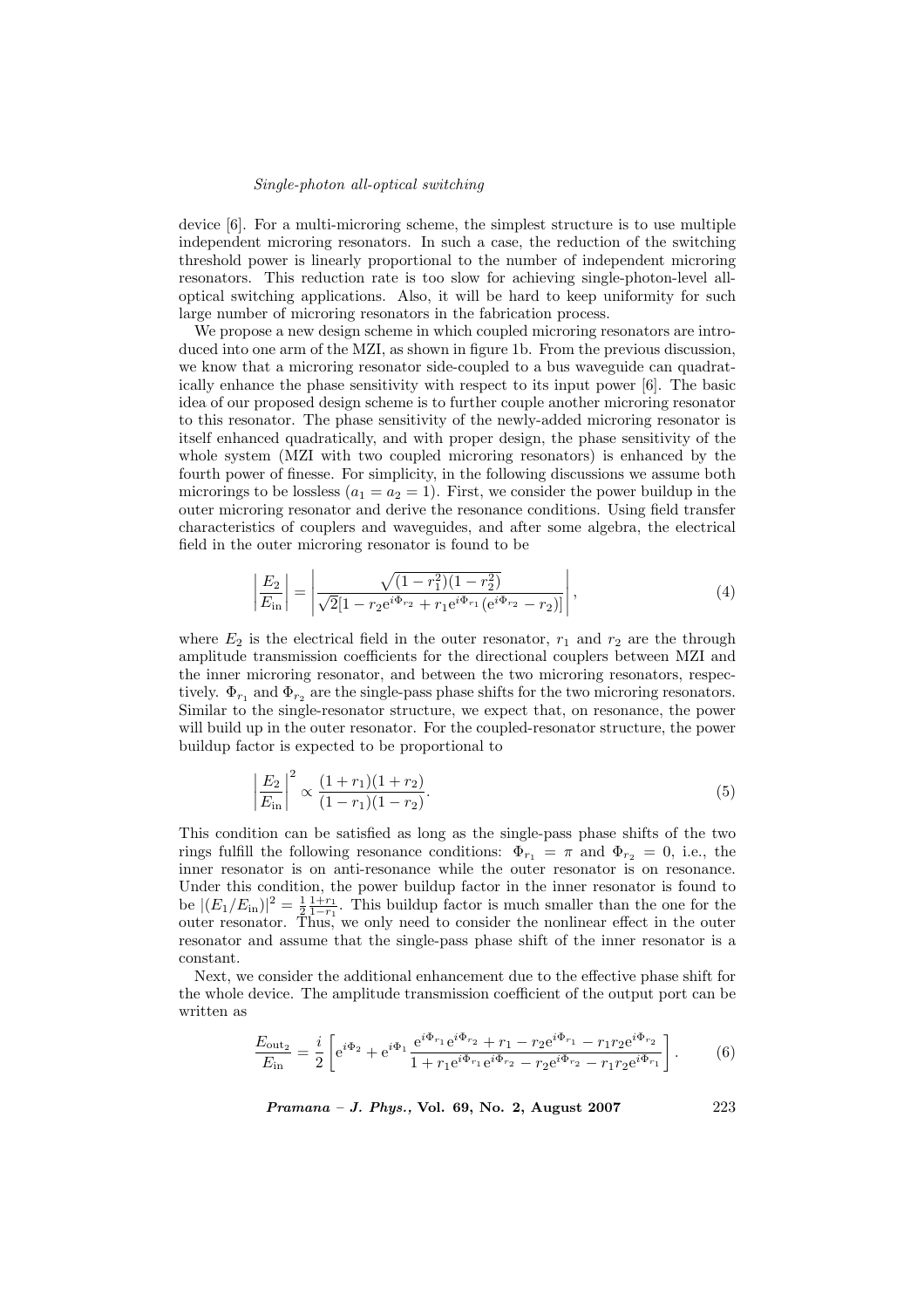# Wenge Yang, Amitabh Joshi and Min Xiao

The effective phase shift of the device is the phase argument of the field transmission coefficient, which is the phase shift acquired by light in crossing from input port to output port. It is straightforward to obtain the following formula for the effective phase shift:

$$
\Phi_{\text{eff}} = -\tan^{-1} \left[ \frac{\cos \frac{\Delta_1 + \phi_{r_2}}{2} + r_1 \cos \frac{\Delta_2 - \phi_{r_2}}{2} - r_2 \cos \frac{\Delta_1 - \phi_{r_2}}{2} - r_1 r_2 \cos \frac{\Delta_2 + \phi_{r_2}}{2}}{\sin \frac{\Delta_1 + \phi_{r_2}}{2} + r_1 \sin \frac{\Delta_2 - \phi_{r_2}}{2} - r_2 \sin \frac{\Delta_1 - \phi_{r_2}}{2} - r_1 r_2 \sin \frac{\Delta_2 + \phi_{r_2}}{2}} \right],
$$
\n(7)

where  $\Delta_1 \equiv \phi_1 + \phi_2 + \phi_{r_1}$  and  $\Delta_2 \equiv \phi_1 + \phi_2 - \phi_{r_1}$  are introduced for simplicity, and  $\phi_1$  and  $\phi_2$  are the phase shifts of the two MZI arms, respectively. At near resonance the effective phase shift becomes sensitively dependent on the single-pass phase shift  $\phi_{r_2}$ . A measure of this phase sensitivity is obtained by differentiation of the effective phase shift with respect to  $\phi_{r_2}$ . Under the resonance condition and assuming  $\phi_1 = \phi_2 = 0$ , we get

$$
\frac{d\Phi_{\text{eff}}}{d\phi_{r_2}} = \frac{1}{2} \frac{(1+r_1)(1+r_2)}{(1-r_1)(1-r_2)}.
$$
\n(8)

We can see that the enhancement of phase sensitivity is also proportional to the multiplication of finesses of these two microring resonators. If the outer ring is allowed to possess a third-order nonlinearity, then the single-pass phase shift can be written as  $\phi_{r_2} = \phi_{r_{20}} + \gamma_{r_2} L_{r_2} P_2$ , where  $\phi_{r_{20}}$  is a linear phase offset, and  $\gamma_{r_2}$ and  $L_{r_2}$  are the nonlinear coefficient and the length of outer microring, respectively. The derivative of the effective phase shift with respect to the input power gives a measure of the power-dependence of accumulated nonlinear phase. For the coupled two-ring structure, this derivative can be expressed as

$$
\frac{d\Phi_{\text{eff}}}{dP_0} = \frac{d\Phi_{\text{eff}}}{d\phi_{r_2}} \frac{d\phi_{r_2}}{dP_2} \frac{dP_2}{dP_0} \xrightarrow{\phi_{r_1} = \pi, \phi_{r_2} = 0} \gamma_{r_2} L_{r_2} \frac{1}{4} \left(\frac{1+r_1}{1-r_1}\right)^2 \left(\frac{1+r_2}{1-r_2}\right)^2.
$$
\n(9)

For microrings with the same  $r$ , we can see that the enhancement of phase sensitivity with respect to the input power is proportional to the fourth power of the resonator finesse, resulting in a reduction of MZI switching power proportional to the fourth power of the finesse. Figure 3 shows an example of the power transmission characteristics of the coupled-resonator-enhanced MZI of very low input power with a radius of 5  $\mu$ m and reflectivities  $r_1 = r_2 = 0.99$  for both rings. In the calculation, one arm length is biased and the input wavelength is detuned such that  $\Delta = \phi_1 - \phi_2 = 1.2380$  and  $\phi_{r_{20}} = -0.000036$ , where  $\Delta$  is the linear phase difference between two MZI arms. The single-pass phase shift in the inner resonator  $\phi_{r_1}$  is kept to be  $\pi$ . The system transmission changes from 0 to 1 when the input power increases from 0 to a mere 5  $\mu$ W. Thus, one can clearly see that with only two coupled microring resonators with moderate finesse, the switching power has been reduced to the microwatt level.

The above discussions are about the coupling of two microring resonators to the MZI. It is obvious that the proposed design scheme can be extended to more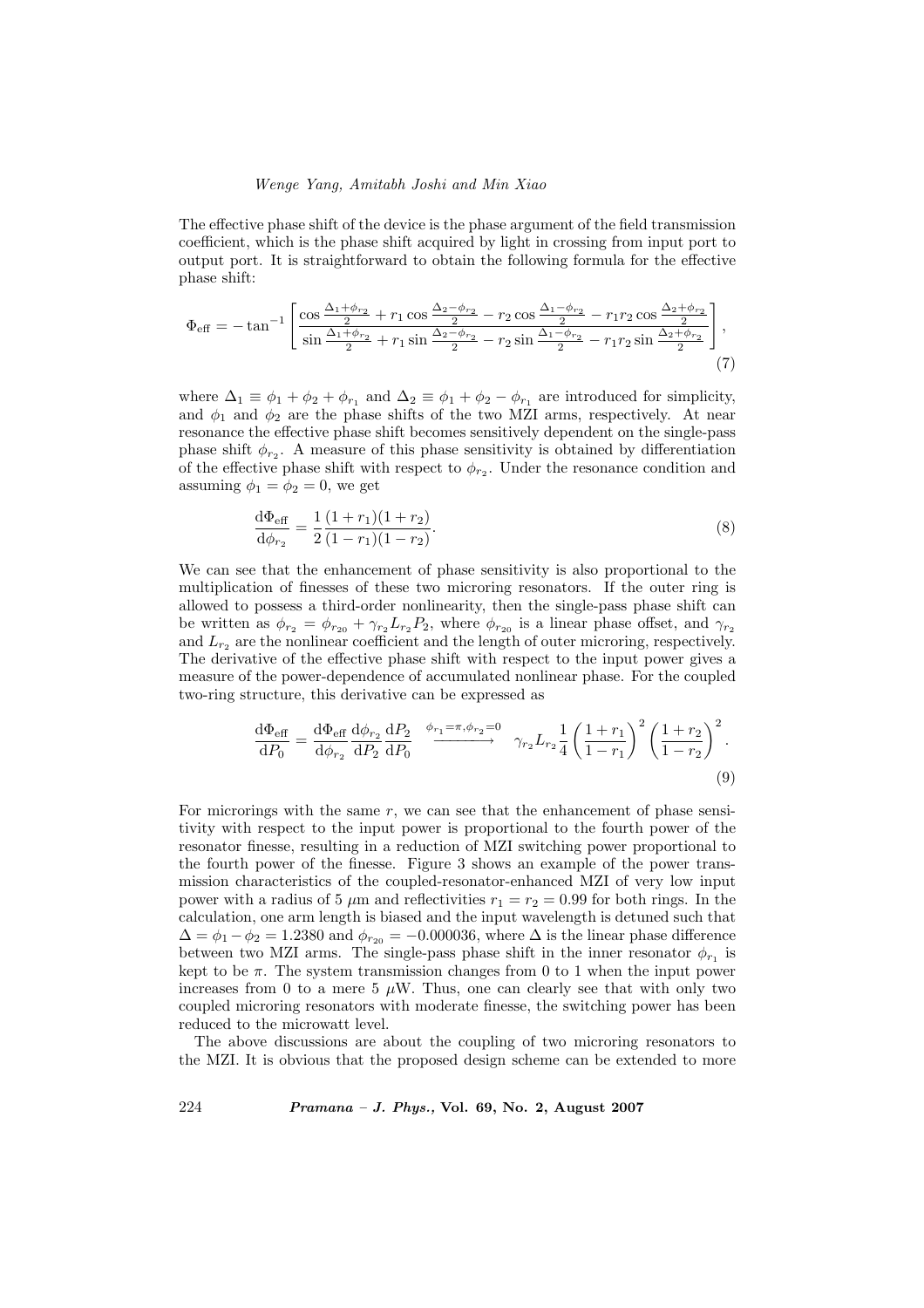Single-photon all-optical switching



Figure 3. Transmission characteristics of resonator-enhanced MZI with two coupled microrings. Note that in order to get exponential reduction in switching power with perfect switching, the arm length needs to be properly biased and the input wavelength needs to be properly detuned.

than two microring resonators. By coupling one more microring to the outermost resonator, the phase sensitivity will be further enhanced by an additional factor of finesse squared of that resonator. Therefore, the total reduction in switching by measured of that resonator. Therefore, the total reduction in switching<br>power for N microring resonators of the same finesses is proportional to  $\prod_{i=1}^{N} F_i^2$  $(F<sup>2</sup>)<sup>N</sup>$ . Thus, by introducing coupling between adjacent microring resonators, the achievable reduction in switching power scales exponentially with the number of microring resonators instead of the linear dependence as in the uncoupled case. The resonance conditions for the coupled resonators with more than two microrings are that the single-pass phase shift for the outermost resonator is 0 while for all the inner resonators it is  $\pi$ . Thus, power eventually builds up in the outermost resonator. Figure 4 shows the switching power as a function of the number of coupled microring resonators. All resonators are assumed to have the same  $r = 0.99$ and  $R = 5 \mu$ m. The solid line is for lossless resonators. The straight line in this semilog plot clearly shows the exponential reduction in switching power as the number of microring resonators increases. With only five moderate-finesse resonators the switching power of the MZI has to be reduced to sub-attowatt level, making this device a promising candidate for single-photon all-optical switching applications.

# 4. Comments and conclusions

In the discussions of multi-ring structure so far, we have assumed that there is no loss in the ring waveguide. In reality, the losses in microring resonators will reduce the enhancement ability in switching power, as shown by the dashed line in figure 4, where the power attenuation coefficient of waveguide in each microring is assumed to be 6.4 cm<sup>-1</sup> (corresponding to  $a_i = 0.99$ ). Additional microrings are required to compensate for the waveguide losses. For microrings with radii larger than few micrometers, the dominant loss mechanism in microrings is due to surface-roughness scattering in the curved waveguides [20]. Typical value of propagation losses of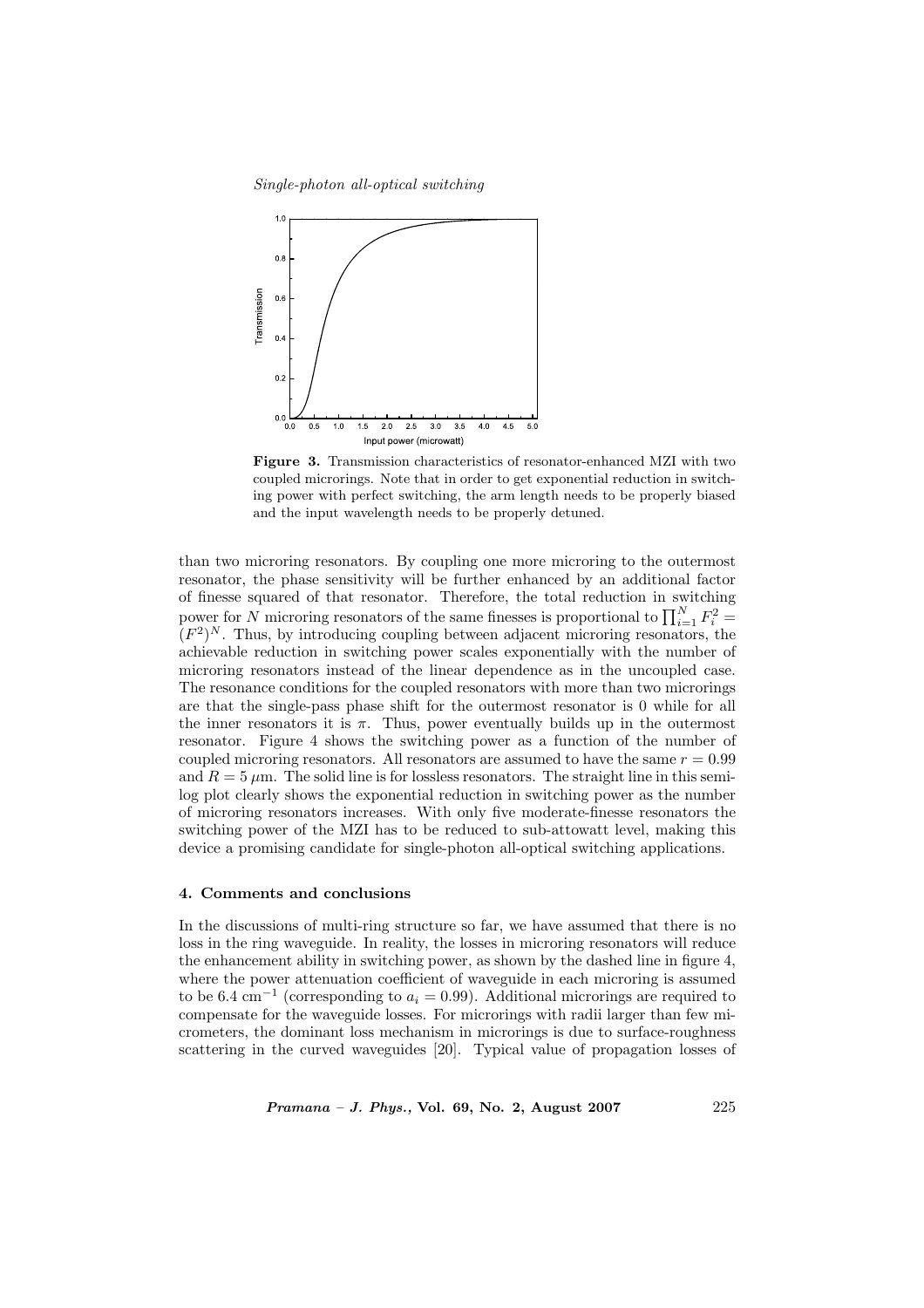Wenge Yang, Amitabh Joshi and Min Xiao



Figure 4. The switching power of MZI as a function of the number of coupled microring resonators. All resonators are assumed to be identical with  $r = 0.99$ ,  $\gamma = 100$ , and  $R = 5 \mu$ m. The solid line is for lossless  $(a_i = 1)$  resonators while the dashed line is for  $a_i = 0.99$ . The empty triangles are the FDTD simulation results.

index-guided waveguides (such as GaAs-AlGaAs waveguide) can be made to be well below 1  $\text{cm}^{-1}$ , making the loss effect to be negligible in microring resonators. Some applications require that different microrings posses different losses [14]. In this case, non-index-guided lossy waveguides with controllable loss coefficients can be used to make microrings. For example, by using anti-resonant reflecting optical waveguides (ARROW) with low-index gas or liquid cores and alternating high-index cladding layers, loss values as low as  $0.26 \text{ cm}^{-1}$  have been experimentally achieved and can be easily controlled by adjusting the cladding layer thicknesses [21]. We have carried out a finite difference time domain (FDTD) simulation on a real device consisting of MZI coupled with multiple microring resonators which are made by the solid-core ARROW waveguide. FDTD is a popular computational electrodynamics modeling technique used to solve Maxwell's equation in time domain [22]. A commercial FDTD package (OminSim<sup>C</sup> by Photon Design) was used to perform the real simulation. We used  $\text{SiO}_2$  ( $n = 1.46$ ) as the solid-core material. To save the calculation time, we chose  $R = 5 \mu m$  for all rings. The width of the ridge waveguide was set to 1  $\mu$ m and the distance between different rings was carefully adjusted so that the coupling between adjacent ring reached  $r = 0.99$ . The waveguide material loss was set to  $0.1/\text{cm}$  (corresponding to  $a = 0.9999$ ). The device was excited by a mode exciter corresponding to the lowest order of the waveguide mode at the center wavelength of 800 nm. Near the device input and in the outermost ring, we put two sensors to detect the power level of the input and output pulse. Finally, we gradually increased input power level until the output power level could reach 95% of the input power. Under these conditions, the calculated switching powers for four- and five-ring structures are shown in figure 4 as empty triangle. As can be seen, the simulated value is even smaller than theoretically calculated value. This is because in FDTD simulation, we allowed for a 5% error in switching (i.e., we assumed it to be a perfect switching if the output power is 95% of the input power). A more strict theoretical calculation shows that the switching power can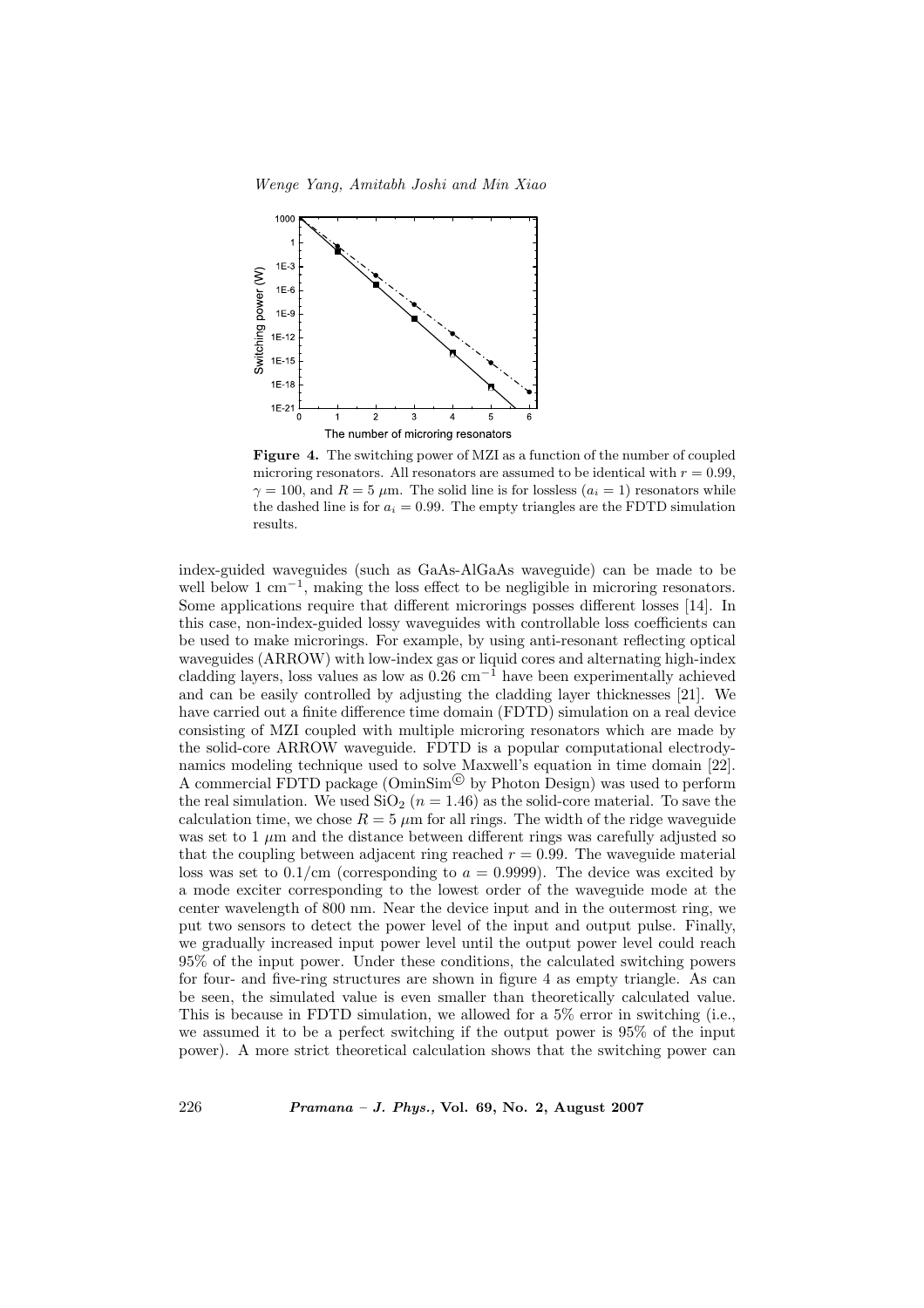# Single-photon all-optical switching

be further reduced by a factor of two if we allow for a 0.2% switching error, and by a factor of four for 4.5% switching error. Therefore, the FDTD simulation agrees well with our theoretical calculations presented here.

It is also well-known in filter theory that any performance enhancement increases exponentially with serially coupled rings. However, there are crucial problems with the serial coupled resonator schemes, such as exponentially increased losses, exponentially decreased bandwidth, and exponentially increased demanding on manufacturing tolerances. To make it practical, we need to carefully think about all these problems relating to our proposed multi-ring-enhanced all-optical switching devices.

First, let us look at the losses for coupled microrings. As mentioned earlier, the coupled microring resonators will not increase the total loss of the whole system exponentially. Instead, through CRIT, the whole system can become transparent even though the individual ring has loss [14,15]. Each additional microring resonator corresponds to an additional energy level in the atomic system. Waveguide with two coupled microring resonators is similar to a three-level  $\Lambda$ -type atomic system, which can lead to one dip in the middle of the absorption peak (EIT), while waveguide with three coupled microring resonators is similar to a four-level atomic system, which can lead to two dips in the absorption peak (double EIT), and so on. It is therefore obvious that by carefully selecting parameters, the whole system can be transparent or with low losses while still maintaining a high enhancement factor for the switching power.

Second, we consider the problem of manufacturing tolerances. For a multiple microring structure, the resonant conditions are  $\phi = \pi$  for all inner rings and  $\phi = 0$ for the outermost ring. Due to the relatively flat response near the anti-resonant condition, the manufacturing tolerances of all inner rings are not very demanding, leading to relatively drift-tolerant all-optical devices.

Next, there is also an issue of quantum fluctuations at extremely low switching power levels. Typically such fluctuations will bring de-coherence and dissipation in the system which become important at attowatt power level. Also, at such low power levels we have both deterministic switching as well as occasional stochastic (fluctuations-induced) switching present in such systems. The latter is of spurious type and hence unwanted in practical systems, and can be avoided to a large extent by using squeezed light source in such devices so that the quantum fluctuations are reduced.

Finally, let us look at the most important question of exponentially reduced bandwidth for such coupled-resonator-enhanced MZI. This problem is intrinsic for all resonator-enhanced devices. The very early paper on this topic (ref. [6]) has clearly pointed out that the reduction of switching power scales with  $F^2$ , while the reduction of bandwidth scales with  $F$  for single-resonator-enhanced MZI. So with some tradeoff, devices with different requirements can be achieved theoretically. In the case of coupled resonators, due to the anti-resonant nature, the input power does not accumulate in any of the inner resonators and quickly builds up in the outmost microring resonator. Therefore, the bandwidth decrease of the system only scales with the overall system finesse  $F$ , which is the multiplication of the individual finesses  $F_i$ . Considering that the enhancement scales with the square of the overall finesse, the advantage of using such coupled resonators is still bigger than